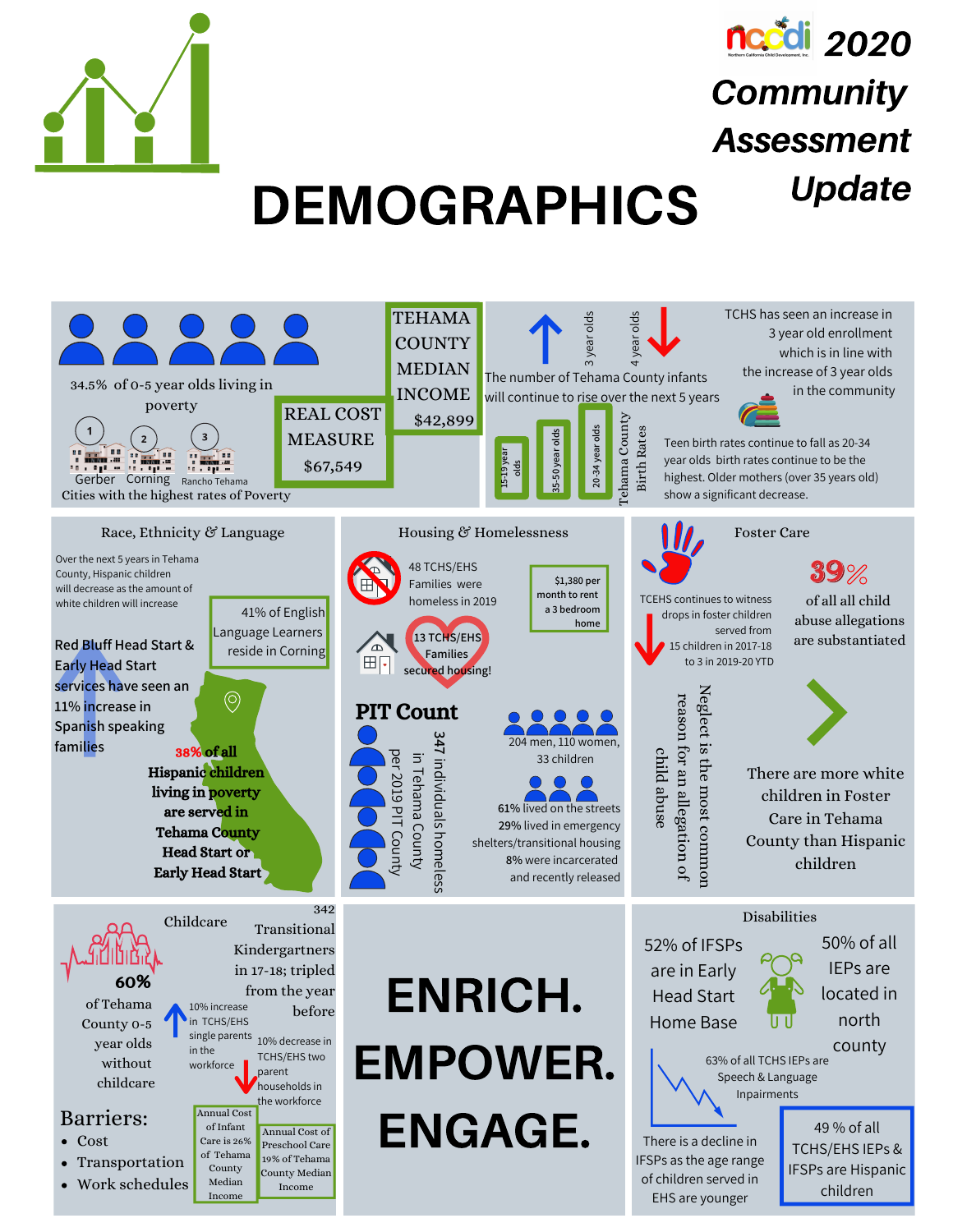

## nccdi 2020 **Community** Assessment Update

# Services



Tehama County.

Reduce barriers to stable employment and housing.

Unemployment **Rate** 

Asset Building 23% e  $\overline{\triangleright}$  Housing Assistance 13% Adult Education 12% ၯ ervic<br>Prizi  $\bm{\omega}$ 

 $\sim$  $\circ$ 

<u>ာ</u> ⋝

Req